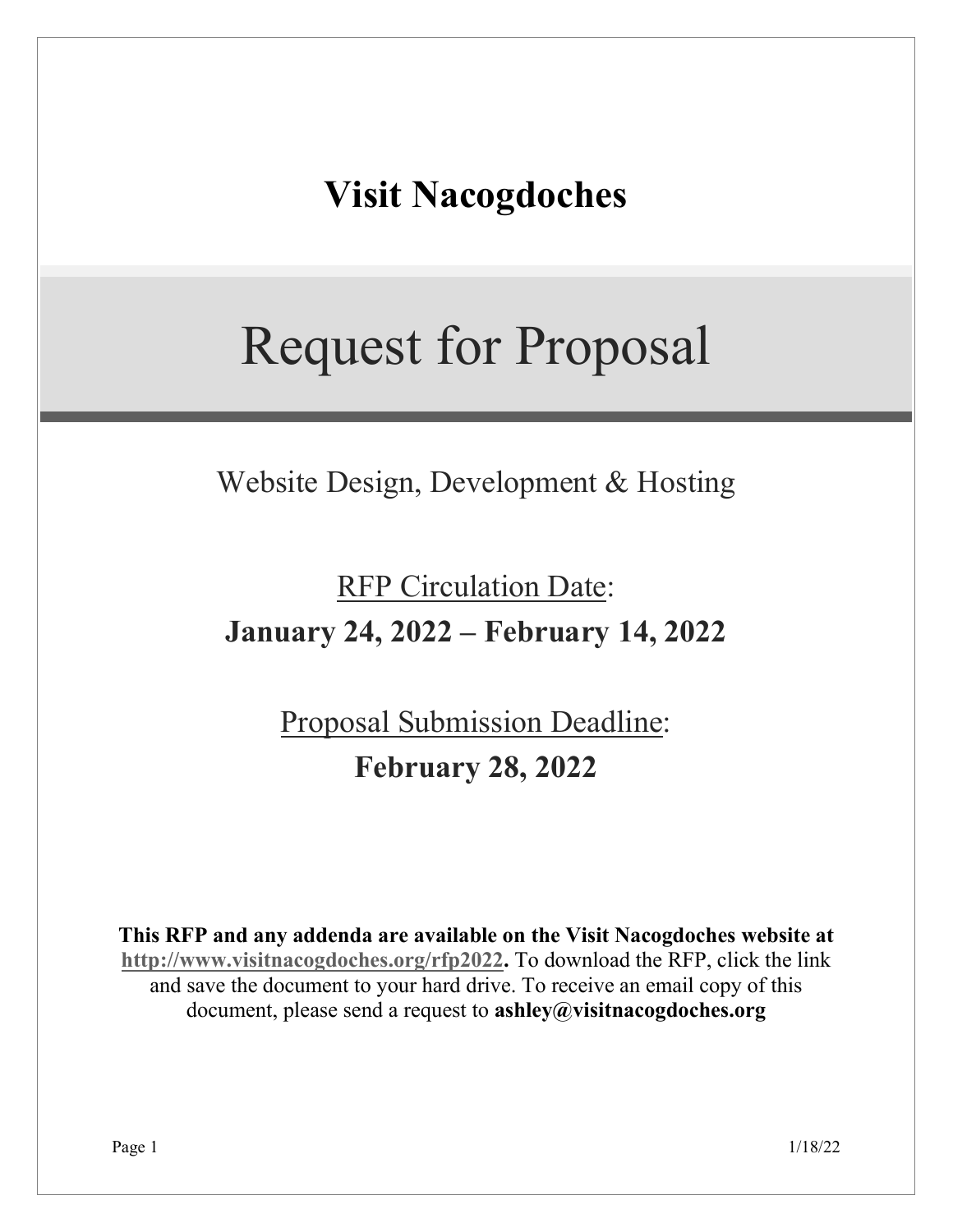### Table of Contents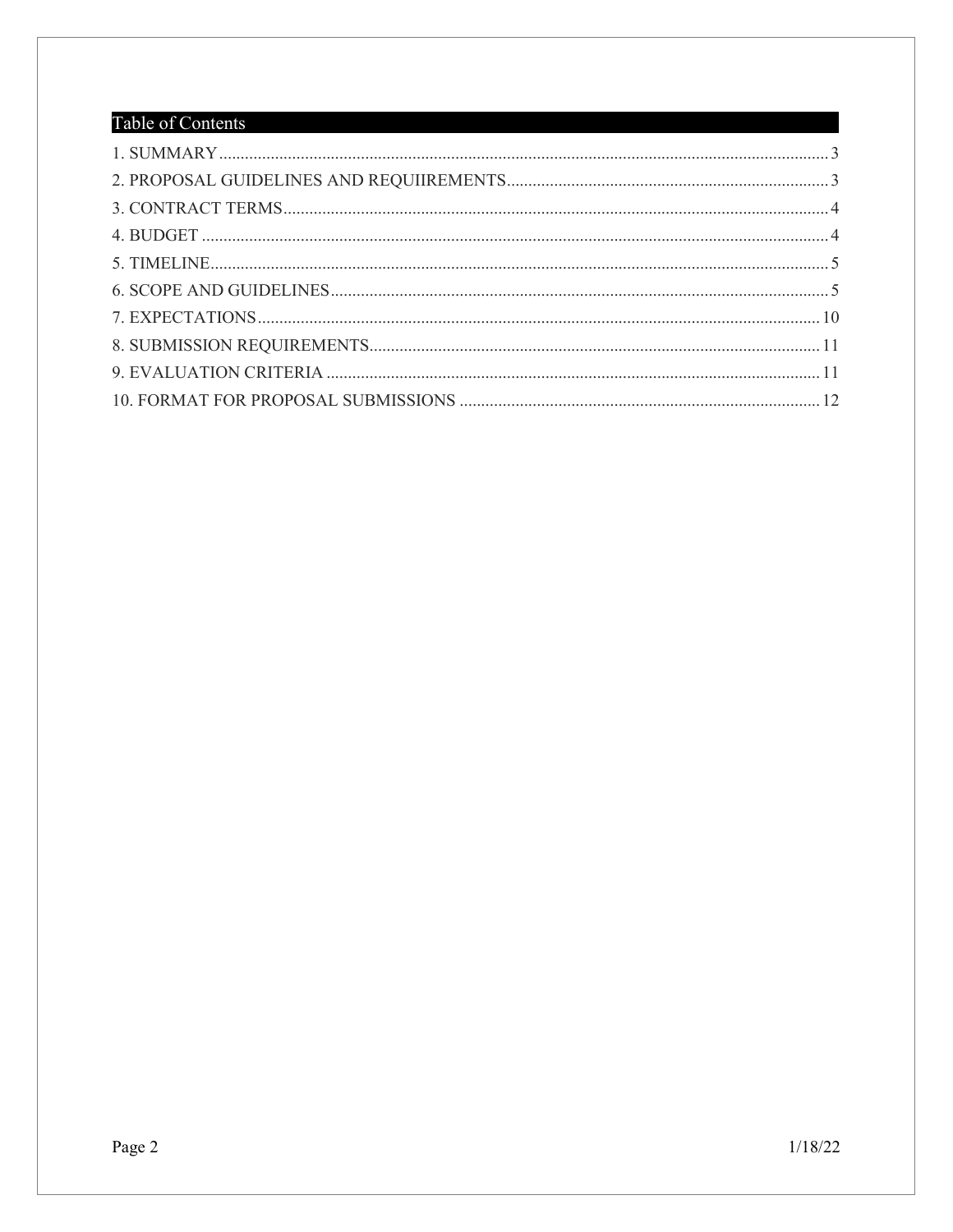### <span id="page-2-0"></span>1. SUMMARY

**Visit Nacogdoches** is seeking proposals from qualified firms to develop a beautiful, engaging, and user-friendly website that is easy to manage. The chosen firm should provide excellent customer support when needed, as well as best-in-class, secure hosting for the website. **Visit Nacogdoches** is also seeking an integrated ticketing strategy to increase revenue and provide a streamlined buying experience for our customers.

The purpose of **Visit Nacogdoches'** website is to provide simple and intuitive electronic access to information about our organization and to streamline communication and business operations for our organization. The website will incorporate a responsive user interface that works well regardless of device.

Other website features will include unlimited pages and online forms, an enticing and customizable event calendar, detailed business/attraction (or vendor) promotion, sponsor/partner promotion and social and email marketing integration throughout. The platform should include a comprehensive and ongoing training program and an easy-to-use content management system, including the ability to schedule in advance the most important elements of the website.

Ticketing features should include the ability to sell tickets online, in advance via hard tickets and on-site and quickly scan pre-sold tickets at our event(s). It should incorporate easy-to-use product management, customizable scanning options and keep our customers on the same design and URL throughout the buying process.

Our expectation is for unlimited, outstanding customer support via email, chat and phone, with a quick response time. At the end of the project, **Visit Nacogdoches** will own all content and graphics used in the creation of the website.

The existing website was originally designed and produced in **2013** and is maintained with **Simpleview** resources. The website is located at **www.visitnacogdoches.com**

#### <span id="page-2-1"></span>2. PROPOSAL GUIDELINES AND SUBMISSION DEADLINE

The purpose of this RFP is to provide the candidates with the evaluation criteria against which they will be judged. This is an open and competitive process.

Final proposals submitted are to be received by **Visit Nacogdoches** no later than **5:00 pm** on **February 28, 2022.** The package shall be marked clearly as "Website RFP," including an original signed proposal and **5** additional copies. Proposals received after the time and date specified will be returned to the sender unopened. **Visit Nacogdoches** reserves the right to accept or reject any or all proposals submitted.

The price you quote should be inclusive. If your price excludes certain fees or charges, you must provide a detailed list of excluded fees with a complete explanation of the nature of those fees.

Provisions of this RFP and the contents of the successful responses are considered available for inclusion in final contractual obligations.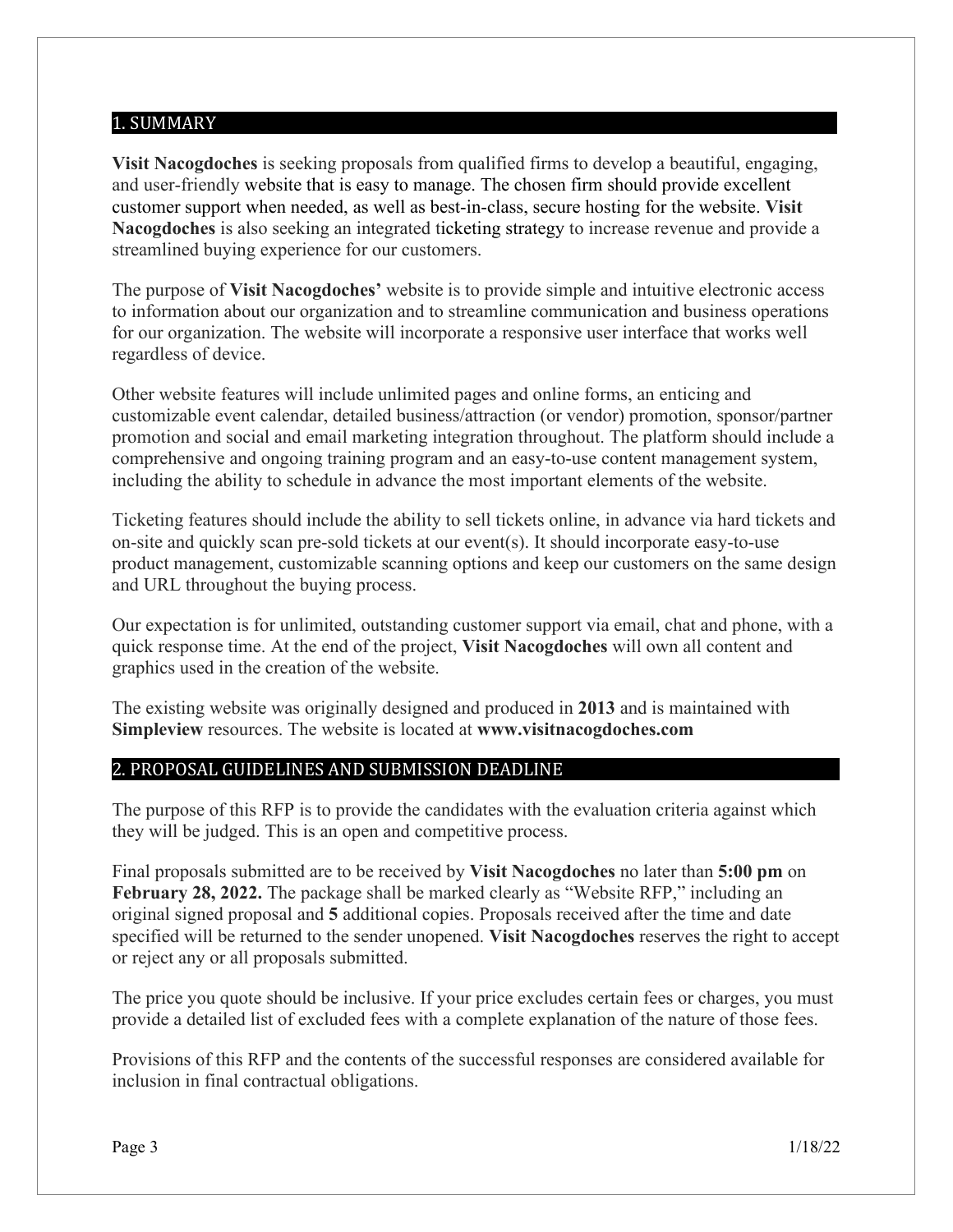#### **Please refer to page 12 for specific proposal submission format.**

#### <span id="page-3-0"></span>3. CONTRACT TERMS

**Visit Nacogdoches** will negotiate contract terms upon selection. All contracts are subject to review by legal counsel and a project will be awarded upon signing of an agreement or contract.

A. **Visit Nacogdoches** reserves the right to reject any and all RFP responses, and to waive minor irregularities in any response.

B. **Visit Nacogdoches** reserves the right to request clarification of information submitted and to request additional information from any Vendor.

C. **Visit Nacogdoches** reserves the right to award any contract to the next most qualified contractor if the successful contractor does not execute a contract within thirty (30) days after the selection of the contractor.

D. Any response may be withdrawn up until the date and time set above for opening of the RFP responses. Any response not so timely withdrawn shall constitute an irrevocable offer, for a period of ninety (90) days to provide to **Visit Nacogdoches** the services described in the attached specifications, or until one or more of the responses have been approved by **Visit Nacogdoches**.

E. **Visit Nacogdoches** shall not be responsible for any costs incurred by the Vendor in preparing, submitting, or presenting its response to the RFQ.

## <span id="page-3-1"></span>4. BUDGET…………………………………………………………… …………………………

Please provide cost proposals to accomplish the scope outlined below. The RFP must encompass all design, production, hosting and software acquisitions necessary for development and maintenance of the website.

List pricing for:

- 1. The Base Bid, which includes the following:
	- a. Designing and building the basic site, including migrating content for top-level pages and a site map.
	- b. A content management system with levels of permission and approvals, including periodic feature additions and enhancements
	- c. Initial site content migration from existing site (or top-level pages)
	- d. Ongoing support costs
	- e. Hosting the website and any other annual costs moving forward
	- f. Complete ticketing solution including online, advance and on-site sales

**Visit Nacogdoches** is seeking costs for transfer and set up as well as for hosting and maintenance.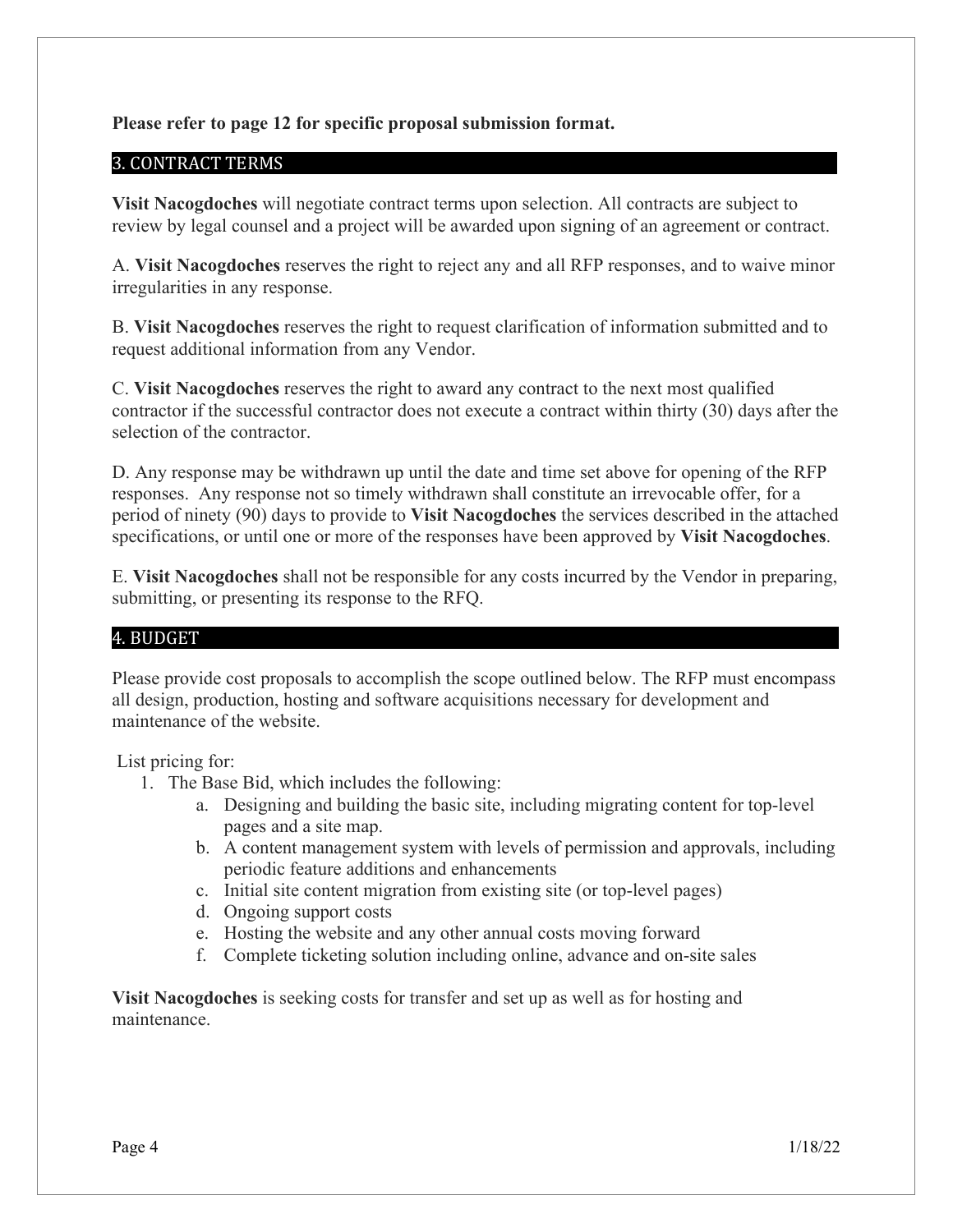The selected vendor shall submit a complete itemized invoice on each delivery or service that is performed under the Contract. A payment shall be made to initiate the project, with the remaining portion to be rendered to the vendor for satisfactory compliance with the Contract within thirty (30) days after receipt of invoice.

## <span id="page-4-0"></span>5. TIMELINE

This RFP is dated **1/24/2022** Proposers may also request a copy be sent via email by contacting **Ashley Morgan, ashley@visitnacogdoches.org**. This proposal will also be uploaded to **Visit Nacogdoches**'s website at **www.visitnacogdoches.org/rfp2022**

The below timeline is approximate and may change at any time according to the needs of the **Visit Nacogdoches**.

- 
- Review of Proposals completed by: **March 4, 2022**
- Interviews, if deemed necessary: **March 7-11, 2022**
- Notification to proposal candidates: **March 14, 2022**

• Proposals due: **February 28, 2022** (**5:00 PM, CST)**

Proposals will be evaluated as quickly as possible. During this time, we may require interviews or presentations with our evaluation team. You will be notified if this is requested. The deliverable date for project completion will be determined when a contract is negotiated with the final candidate.

#### <span id="page-4-1"></span>6. SCOPE AND GUIDELINES

The scope of this project is to replace the existing **Visit Nacogdoches** website. A firm that can handle all site planning, interface design production, and hosting is required. The site must include a solution that allows staff to quickly, easily and cost-effectively update content and modify site design after the initial launch.

#### **Feature Requirements:**

The website designed by the successful candidate must meet the following criteria:

#### **General Site Features**

- Attractive, contemporary design
- A responsive (device-independent), easy-to-navigate website layout that incorporates the latest digital trends and best practices
- Unlimited custom pages, with a template system to easily recreate page layouts for future use
- Unlimited, easy-to-create web forms
- Unlimited, customizable social media links on every page and social sharing and interactivity throughout
- Search box located on every webpage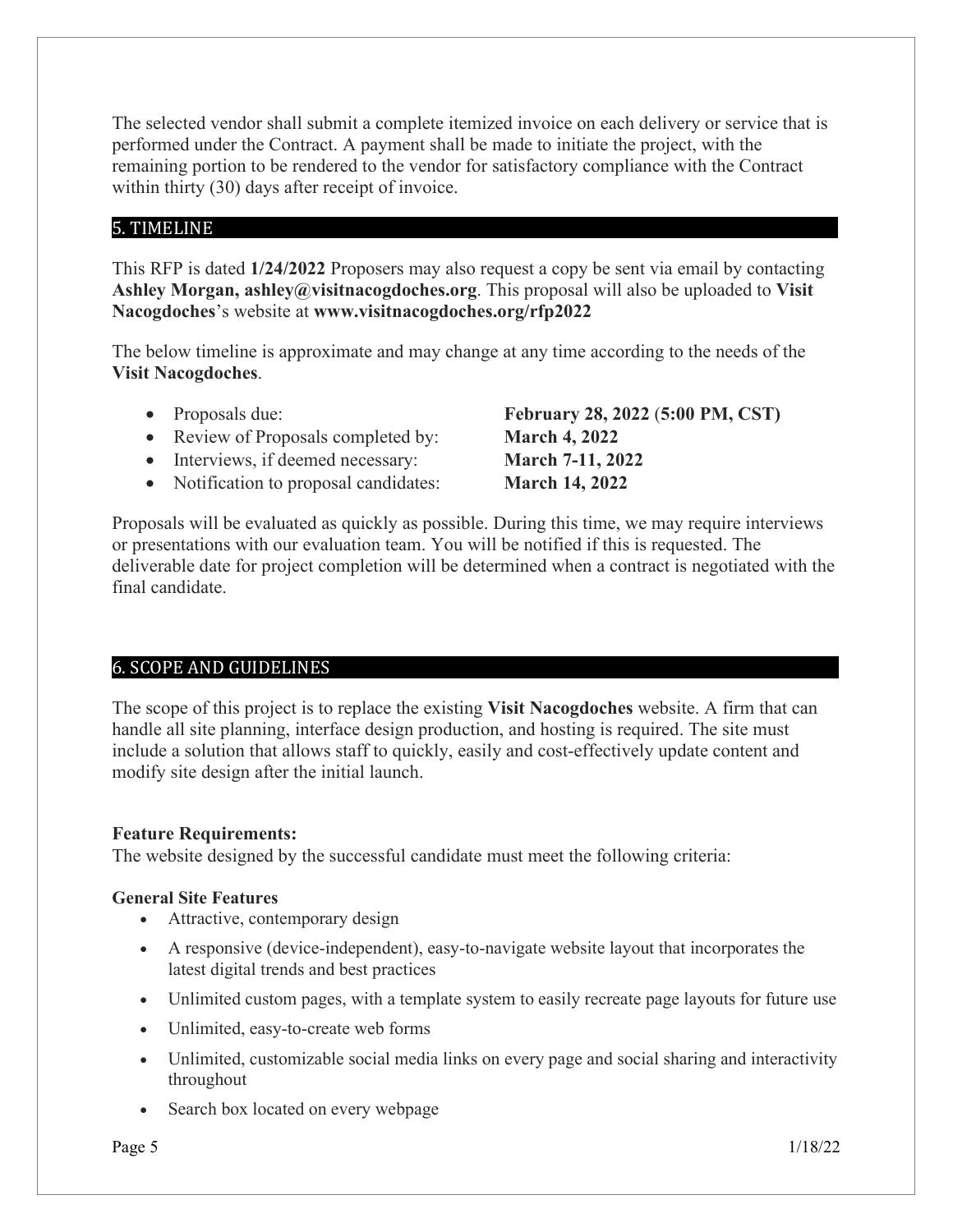- Complete site translation into other languages
- Comprehensive and ongoing website training program
- Content maintained through an easy-to-use backend "dashboard"
- Google Analytics integration

#### **Homepage**

- Hierarchical feature areas to help customers discern what is most important on the website, including the opportunity to purchase products easily
- Ability to preschedule homepage features to change automatically
- Spotlight unlimited featured partnerships or sponsorships
- Link to selected items for sale
- Optional countdown feature to draw attention to exciting events
- Optional link to main event categories directly from homepage
- Optional survey to entice people to interact
- Optional weather bug showing the current weather based on zip code

#### **Event Calendar Interactivity and Details**

- Interactive event schedule with unlimited categories and subcategories to help visitors find events quickly
- Ability to create detail pages for any event, with custom templates to reuse page layouts for future events
- Ability to offer unlimited items for sale (either integrated into platform or via external provider)
- Ability to easily create multi-day and recurring events, with option to display event only on first day or on all event days
- Ability to create events in advance to automatically appear on the site at a later date
- Ability to display event calendar in multiple views and select which view displays by default
- Ability for visitors to search for events by name or keyword
- Event schedule should include enticing interactivity
- Ability for visitors to create a custom itinerary for the events they want to save
- Ability to automatically email customers before and after events in their itinerary
- Printer-friendly calendar
- Event locations that can optionally include embedded Google map, with the ability to add multiple locations per event
- Unlimited PDFs
- Unlimited links to external websites (e.g., performer websites, partner websites, etc.)
- Ability to tag event keywords for additional filtering options

#### **Business Listing Pages**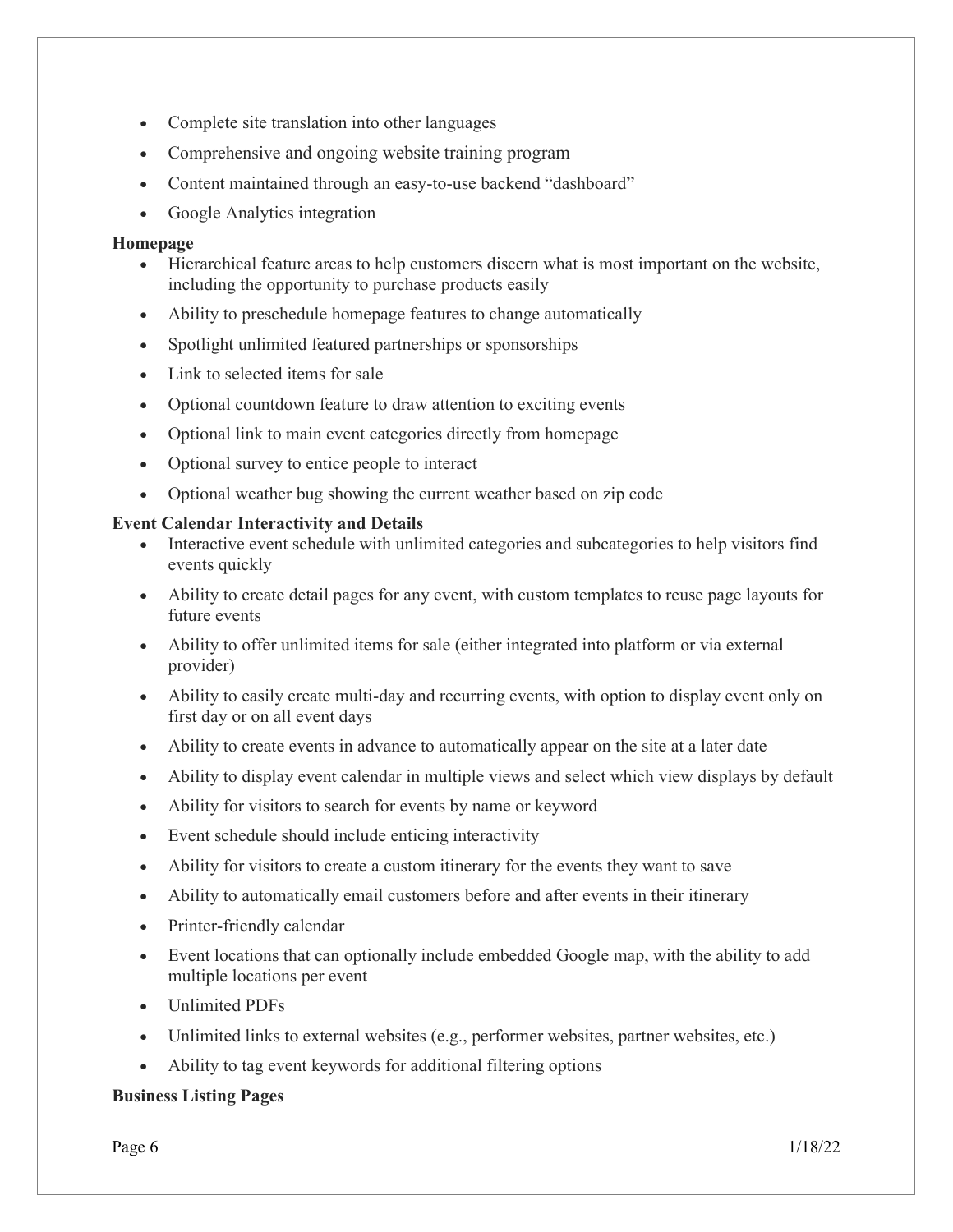- Interactive business listings with unlimited categories and subcategories to help visitors find businesses quickly
- Ability to create detail pages for any business, with custom templates to reuse page layouts for future businesses
- Ability for businesses to update their own listings
- Businesses displayed with thumbnail images and titles
- Ability for visitors to create a custom itinerary including the businesses they want to save
- Optional ability to highlight certain businesses by listing them at the top and with an icon for greater prominence
- Ability to display business listings in multiple views and select which view displays by default
- Ability for visitors to search for businesses by name or keyword
- Ability to list business listings by category or subcategory in alphabetical order
- Ability to tag business listing keywords for additional filtering options

#### **Full-Service Ticketing**

- The system must provide **Visit Nacogdoches** with online ticketing that is user friendly with simple to manage customer accounts to allow the user to conduct window sales and allocate tickets without any prior ticketing experience or extensive system training.
- Online Sales: Sell print-at-home tickets that can be scanned at the entrance or gate
- Gate Sales: Sell tickets and record transactions from a box office or similary selling location via cash and credit card
- Reserved Sales: Sell tickets and record transactions from a box office or similary selling location via cash and credit card with immediate printing capability
- Explain the options to add and change sponsorships or corporate partner advertising within the system.
- The system must provide a real-time sales data. Real time allocation and sales of tickets can be done by phone, tickets window, and online.
- System must support the capability to adjust ticket prices within events for "specials" i.e. coupons, promo codes, group ticket sales, etc.
- The system must have the ability to provide access management for print at home and mobile device support.
- The system must have the ability to allow one OR code to be scanned different numbers of times at different locations. An example would be to scan unlimited times at an entry gate, one time per day at a VIP tent and one time only at a merchandise table.
- The system must allow for scan in and out privileges on any type of ticket as desired by organization.
- The system must support the ability for the organization to cancel online orders which will also deactivate any codes sold with that order.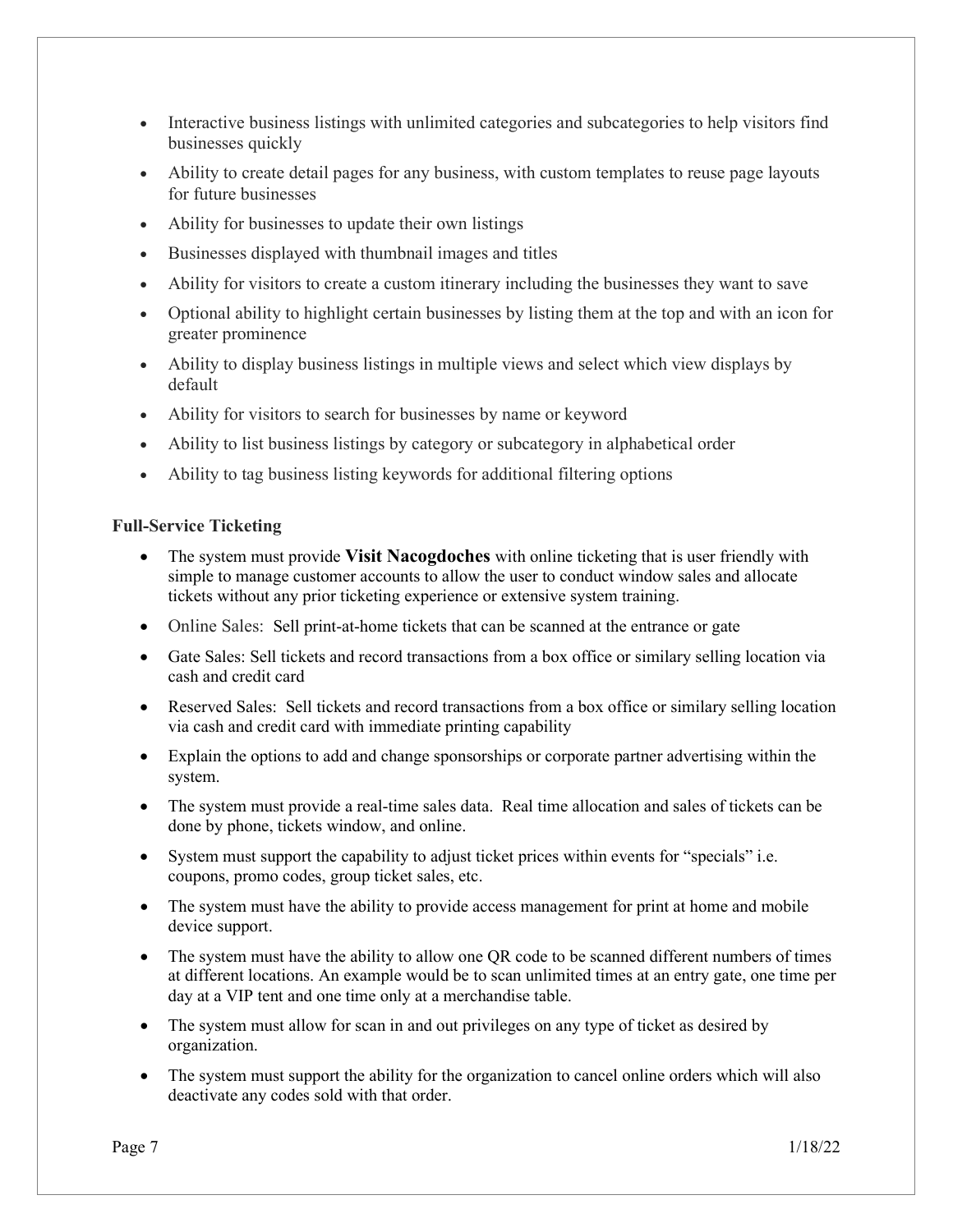- The system must allow the organization to change the scanning rules for a ticket type or set of codes even after codes have been sold or distributed.
- The system must support the use of promotional codes/coupons. Promotions should support minimum purchase amounts, percentage and dollar amounts off, and support day and time limits.

#### **Payments**

• System must provide unlimited ticket pricing levels, with total per-ticket fee control. This includes the amount of the fee and ownership of all revenue generated by fees, in the hands of the organization.

#### **Photos & Videos**

- Unlimited photos and videos, each with optional captions
- Ability to enhance photos with an image cropping tool
- Ability for visitors to send photos to friends via email
- Ability for visitors to share photos with friends on Facebook, Twitter, Pinterest, etc.
- Ability for visitors to buy event tickets, merchandise and more from the event photo (if applicable)
- Optional functionality for visitors to upload their own photos, which will be approved by **Visit Nacogdoches** officials before they are placed on the website
- Customer photos uploaded to site will be used for future destination marketing by including a usage agreement on upload
- Concert Lineup photo grid, with ability to add buy buttons & social media to a photo grid

#### **Maps & Directions**

- Easily creatable and searchable interactive map by adding color-coded, hyperlinked "hotspots" for designated locations, including the ability to sell items from map
- Access to organization driving directions and map from all webpages (including printerfriendly version)

#### **Press**

- Articles/features about **Visit Nacogdoches**, including date, source, title, customizable content, photos, and link
- Ability to upload high-resolution photos to make it easy for press to report on **Visit Nacogdoches**

#### **Partners/Sponsors**

- 1. Designated partner/sponsor webpage to feature all partners in one location
- 2. Ability to designate one major partner/sponsor on homepage with the ability to change this whenever needed
- 3. Ability to add unlimited partner/sponsor logos as needed, on any webpage
- 4. Automated logo resizing so that all logos look attractive on website

#### **Social Media Integration**

• Integration with unlimited Social Media sites such as Facebook, Twitter, Pinterest, Instagram, YouTube, LinkedIn, etc.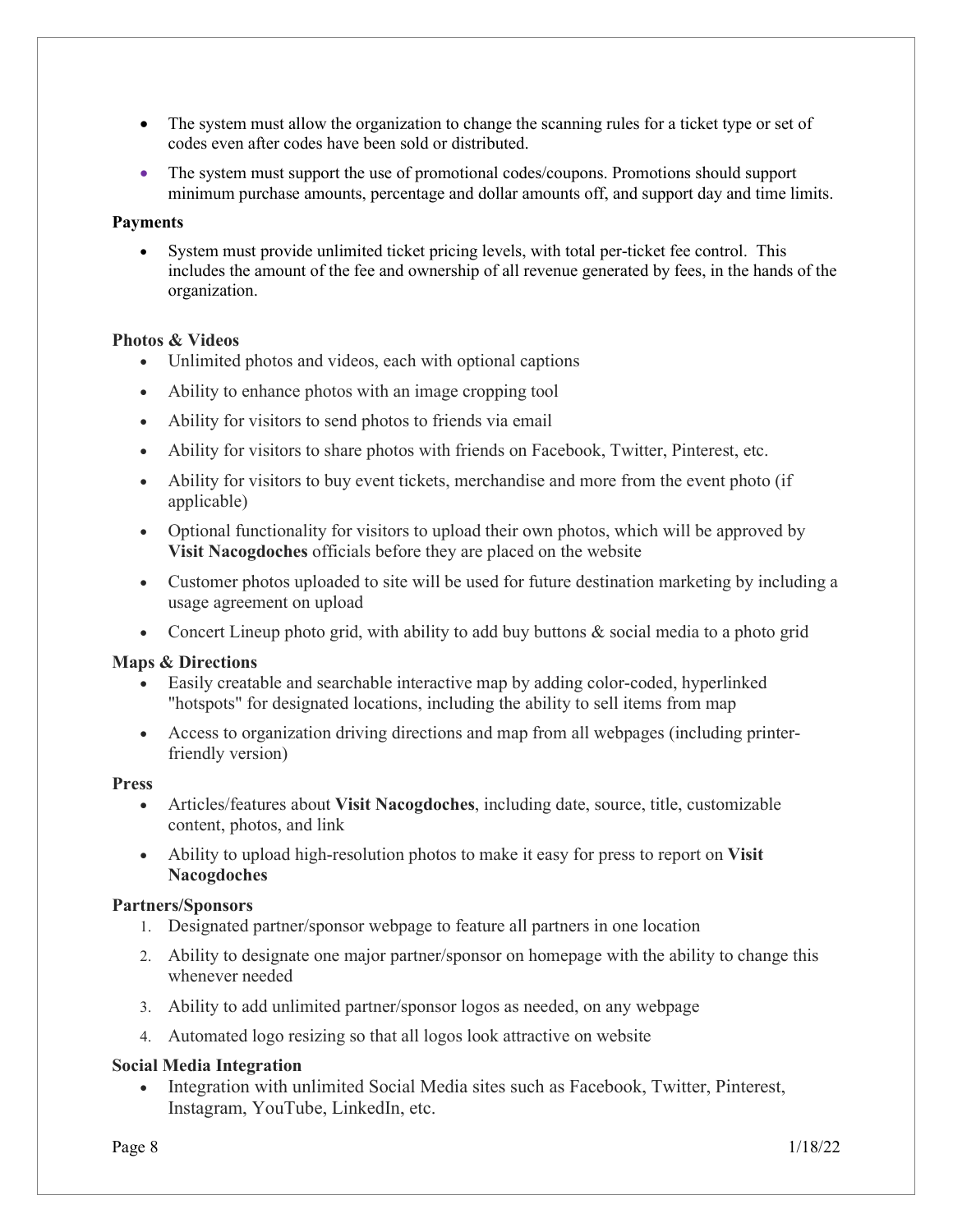- Ability for site visitors to share individual events and businesses on social media
- Ability for site visitors to share individual events and businesses via email
- Custom Facebook cover photo and Twitter background design to coordinate with website

#### **Email Marketing Integration**

- Integration with MailChimp or most popular email marketing tools
- Custom email template that matches website design
- Email sign-ups from website automatically go into email marketing tool

#### **Search Engine Optimization**

- Website should be search engine optimized
- Customizable, descriptive URLs for main pages (e.g., www.myurl.com/bigpage)
- Customizable page title, description and keywords
- Provide social sharing options for specific events and businesses, increasing in-links to website
- Ability to tag images for SEO enhancement

#### **Site Maintenance**

- Password-protected, browser-based "dashboard" for easy site content management
- Mobile dashboard to update most frequently changing website content
- Unlimited user logins to dashboard, including custom access levels
- All navigation can be edited including renaming, moving pages between sections, etc.

#### **Support**

- Efficient and helpful onboarding process
- Unlimited phone support before, during and after website launches
- Unlimited email and live chat support

#### **Ongoing Future Enhancements**

- Website to be updated with new features and/or technology updates on an ongoing basis
- There should be no additional fees outside the determined monthly budget for standard enhancements

#### **Site Specifications**

**Visit Nacogdoches** encourages creativity in the proposals submitted. However, there are certain requirements for the website project. Your proposal must account for all of these requirements:

- At least level AA ADA Compliance
- Compatible with common web browsers
- Must not require plug-ins as a default
- Website needs to be compatible with different operating systems and software versions.
- Future flexibility a flexible design template that can accommodate the addition of new functionality, or even a complete design refresh, at a later date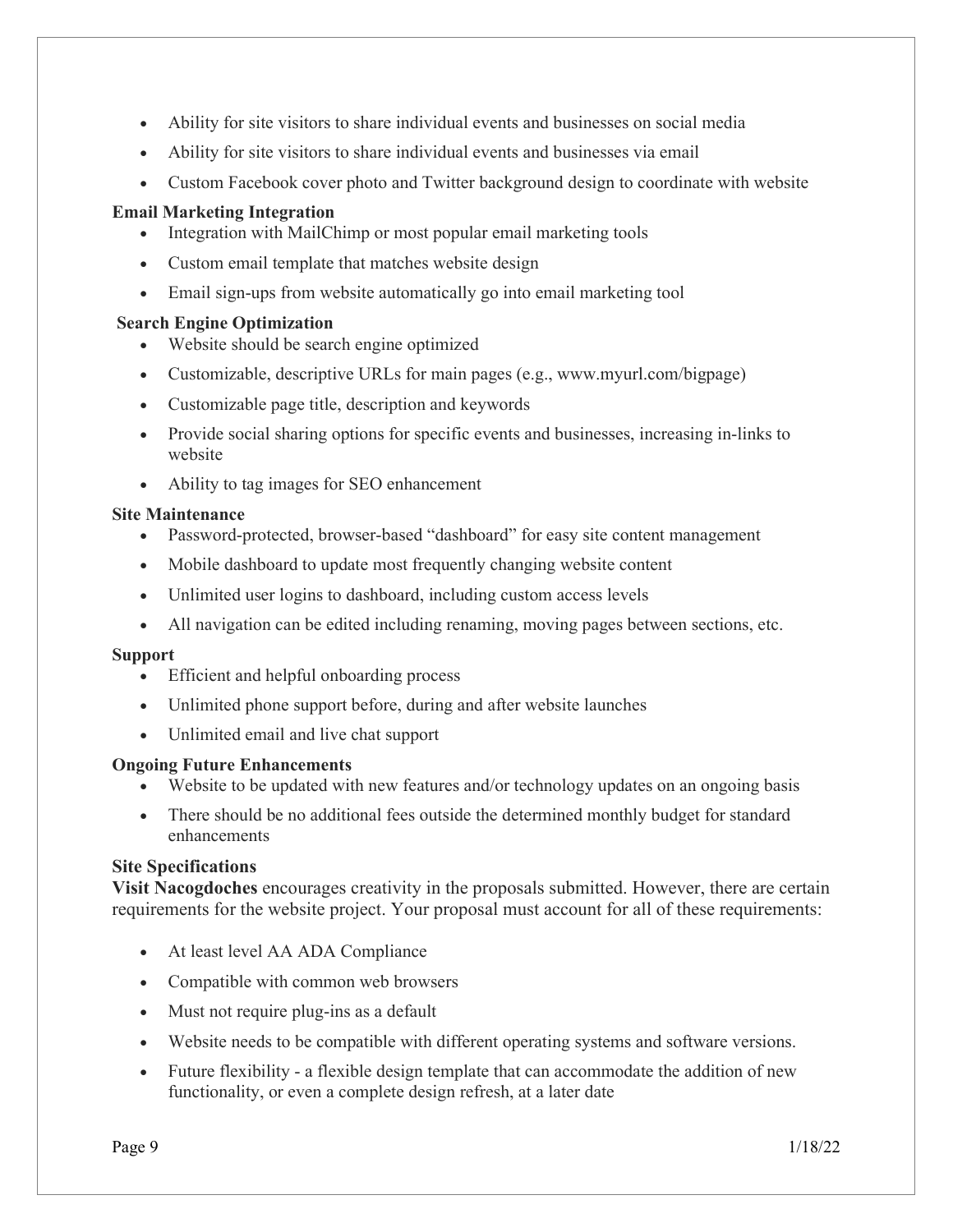#### **Training & Maintenance**

- Training of website administrators and staff assigned to maintain and create their department web pages
- Provide unlimited support and fast responses to troubleshooting questions
- Web consultant shall update their software and hardware and release new components as new technology becomes available; provide demonstrated proof of keeping current with technology changes (software updates) and adapting to future clients' needs and provide surveys to take client feedback

#### **Testing:**

Testing of site on all applicable platforms to ensure website works as promised

#### **Tracking:**

Inclusion of a tool to track page visits, length of stay, top pages, exit pages, etc. Internal reporting only; tracking data or hit counters should not be displayed on the site.

#### <span id="page-9-0"></span>7. EXPECTATIONS……………………………………………………………vv ………………...

**Visit Nacogdoches** reserves the right to decide, on a case-by-case basis, whether to reject a proposal as non-responsive. As a precondition to acceptance, **Visit Nacogdoches** may request the respondent to withdraw or modify those portions of the proposal deemed non-responsive that do not affect quality, quantity, price, or delivery of service.

Respondents are cautioned that any oral statements made that materially change any portion of this solicitation are not valid unless subsequently ratified by a formal written amendment to this RFP.

Applicable laws shall apply. The contract awarded shall be governed in all respect by the laws of the State of Texas and any litigation with respect thereto shall be brought in the courts of the State of **Texas.** The company awarded the contract shall comply with applicable federal, state, and local laws and regulations.

Nonconforming terms and conditions. Any proposal that includes terms and conditions that do not conform to the terms and conditions in this RFP are subject to rejection as non-responsive. **Visit Nacogdoches** reserves the right to permit the respondent to withdraw non-conforming terms and conditions from its proposal prior to awarding the contract.

Ownership and Intellectual Property: All screens, graphics, domain names, content and the 'look and feel' of the site developed will be the property of the **Visit Nacogdoches**, together with all layered design files.

In developing the website, the contractor will not infringe or violate the copyright and other intellectual property rights of third parties.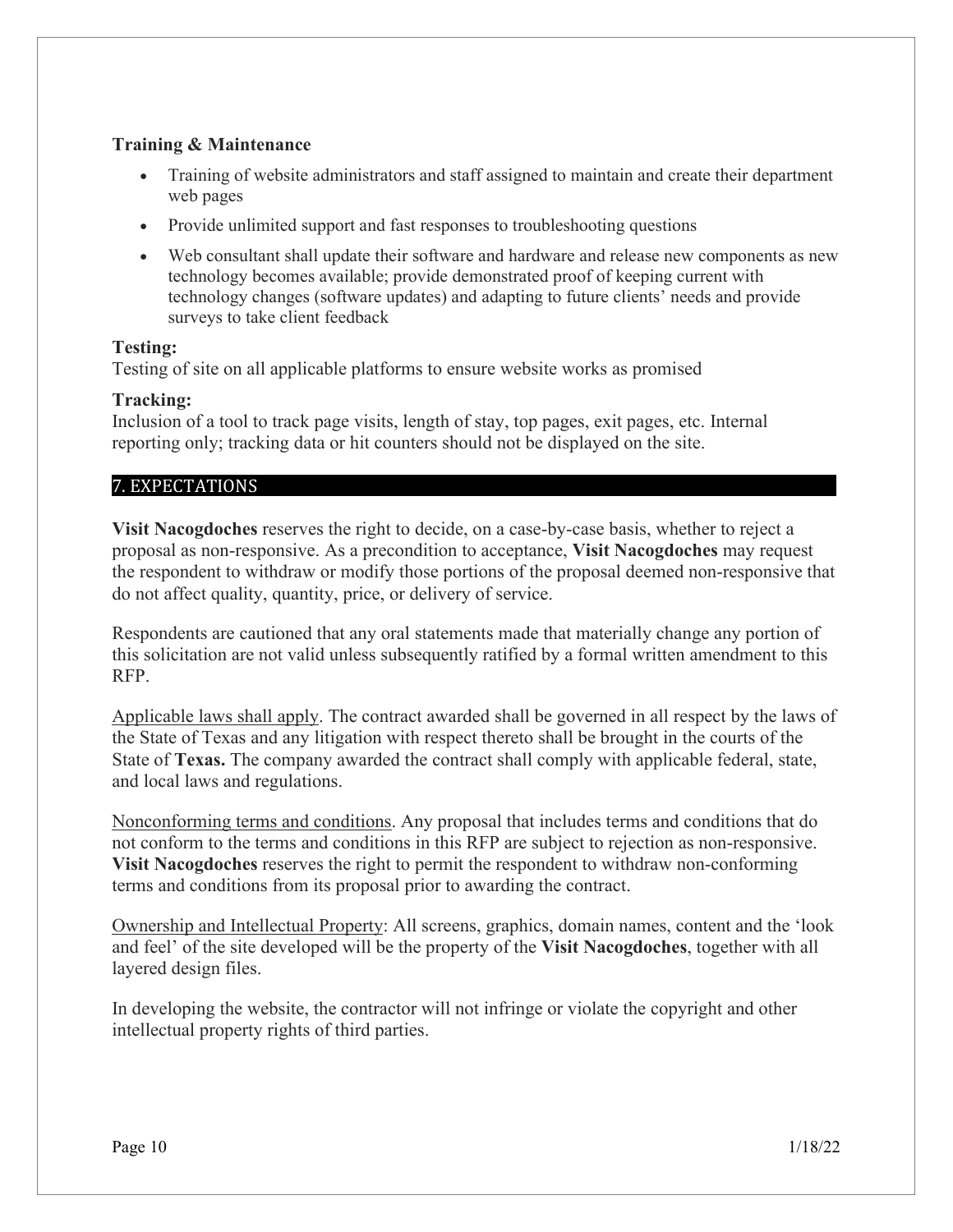The contractor is responsible for securing various rights, licenses, clearances and other permissions related to works, graphics or other copyrighted materials to be used or otherwise incorporated in the website. All applicable copyright notices will be displayed on the website.

#### <span id="page-10-0"></span>8. COMPANY PROFILE, QUALIFICATIONS AND PROJECT MANAGEMENT PROCESS

A. Provide a company profile, including number of years in business and demonstrated financial stability.

B. List at least five comparable websites your firm has produced that best reflect your work and relevancy to this project, including those of other destination marketing organizations that have been designed by the firm. Only websites that are live will qualify during evaluation. Include the website address, company/agency contact, emailing address and telephone number. You may also include Before & After screenshots if desired.

C. Briefly describe your firm's organizational capabilities to produce our website (e.g. staff, software, office location, etc.). We are especially interested in the staff who will be assigned to the project.

D. Briefly describe your firm's project management process.

E. The proposal should include training for employees, a training plan, online tutorials and/or documentation and a training timeline. Please include the anticipated number of hours the training will require.

F. Provide a description of any annual support contracts offered with the associated cost and respondent's hourly rate for support.

G. Please describe your security measures that will be in place to prevent a hacking event and warranties that your company provides if security is compromised.

H. Include a time frame for completion. Time frames will be part of the contractual agreement; therefore, a realistic time frame for completion is necessary.

I. Describe your web hosting capabilities and pricing.

#### <span id="page-10-1"></span>9. EVALUATION CRITERIA

Proposals that meet the mandatory requirements, as stated above, will be evaluated with the following criteria:

- 1. Experience developing and maintaining successful destination marketing websites (based on proposal and reference checking).
- 2. Quality of prior work and visual presentation– prior work demonstrates artistic and userfriendly interfaces that engage users.
- 3. The firm's proposed project budget, management and timeline.
- 4. Suitability the proposed solution meets the needs and qualifications set forth in the RFP.